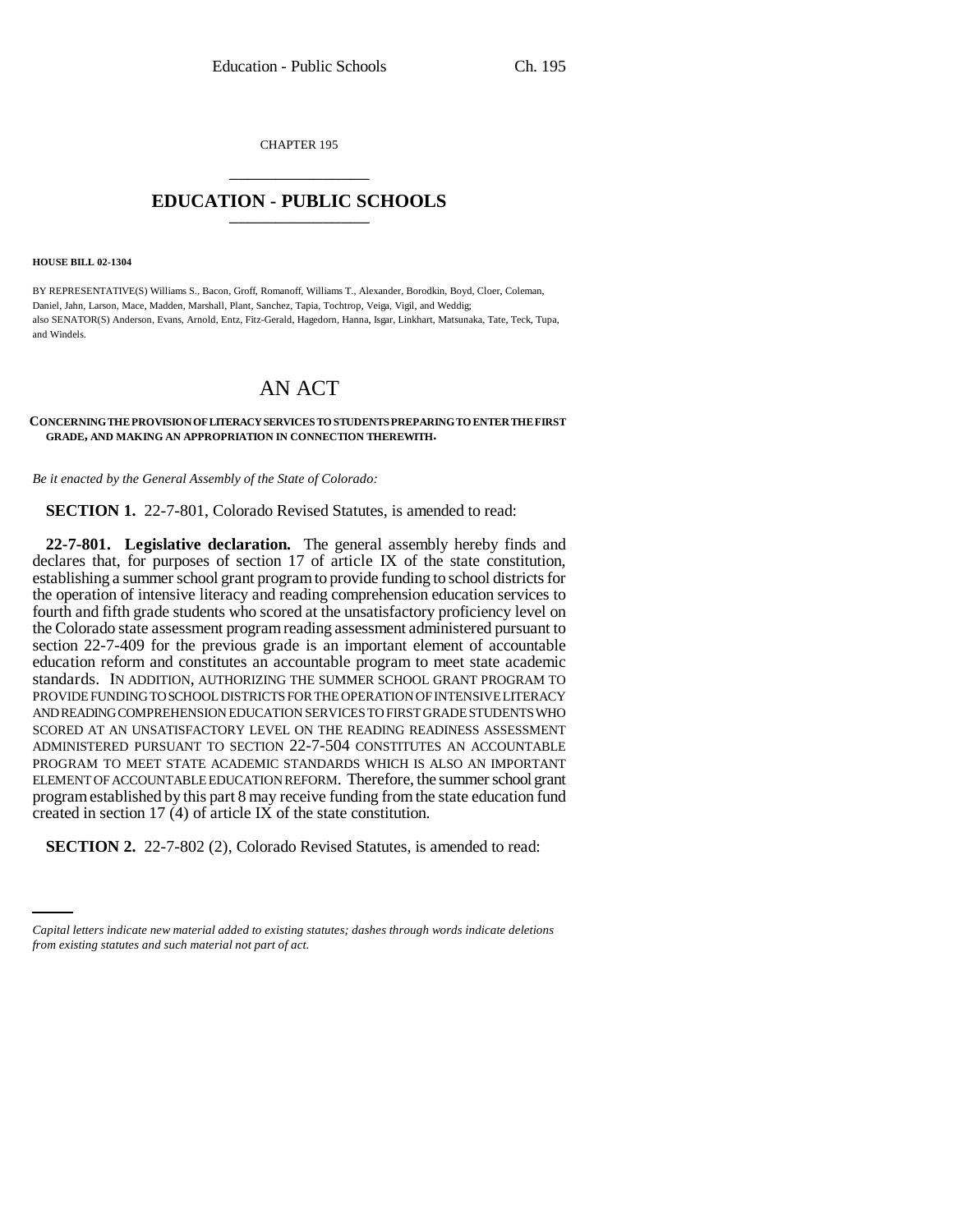Ch. 195 Education - Public Schools

**22-7-802. Definitions.** As used in this part 8, unless the context otherwise requires:

(2) "Eligible student" means a student who has:

(a) Completed the third grade and is preparing to enter the fourth grade and has scored at the unsatisfactory proficiency level on the third grade Colorado state assessment program reading assessment administered pursuant to section 22-7-409; or

(b) Completed the fourth grade and is preparing to enter the fifth grade and has scored at the unsatisfactory proficiency level on the fourth grade Colorado state assessment program reading assessment administered pursuant to section 22-7-409; OR

(c) COMPLETED KINDERGARTEN AND IS PREPARING TO ENTER THE FIRST GRADE AND HAS SCORED AT THE UNSATISFACTORY LEVEL ON THE READING READINESS ASSESSMENT FOR KINDERGARTEN PUPILS ADMINISTERED PURSUANT TO SECTION 22-7-504.

**SECTION 3.** 22-7-803 (1), Colorado Revised Statutes, is amended, and the said 22-7-803 is further amended BY THE ADDITION OF THE FOLLOWING NEW SUBSECTIONS, to read:

**22-7-803. Summer school grant program - created - application - rules repeal.** (1) There is hereby created in the department the summer school grant program to provide funding to school districts for the operation of summer school reading programs. The summer school reading programs shall be designed to provide intensive literacy and reading comprehension education services to eligible students DURING THE SUMMER PRIOR TO BEGINNING FIRST GRADE, during the summer prior to beginning fourth grade, and during the summer prior to beginning fifth grade.

(5) (a) NOTWITHSTANDING ANY PROVISION OF THIS SECTION TO THE CONTRARY, GRANT MONEYS FOR THE ELIGIBLE STUDENTS DESCRIBED IN SECTION  $22-7-802(2)(c)$ SHALL ONLY BE AVAILABLE TO SCHOOLS THAT ARE PARTICIPATING IN A FULL-DAY KINDERGARTEN EDUCATIONAL PROGRAM PURSUANT TO SECTION 22-32-119 (2).

(b) THIS SUBSECTION (5) IS REPEALED, EFFECTIVE JULY 1, 2006.

(6) THE DEPARTMENT IS ENCOURAGED TO APPLY FOR FEDERAL MONEYS RECEIVED FROM THE FEDERAL GOVERNMENT THROUGH THE FEDERAL "NO CHILD LEFT BEHIND ACT OF 2001", PUBLIC LAW 107-110, TO ASSIST IN FUNDING THE GRANT PROGRAM.

**SECTION 4.** 22-7-805 (1) (b), Colorado Revised Statutes, is amended, and the said 22-7-805 (1) is further amended BY THE ADDITION OF A NEW PARAGRAPH, to read:

**22-7-805. Reporting requirements.** (1) Each school district that participates in the grant program shall submit an annual report to the department after completion of each academic year in which the school district participates in the grant program. Each school district shall submit the report on or before October 1 following the